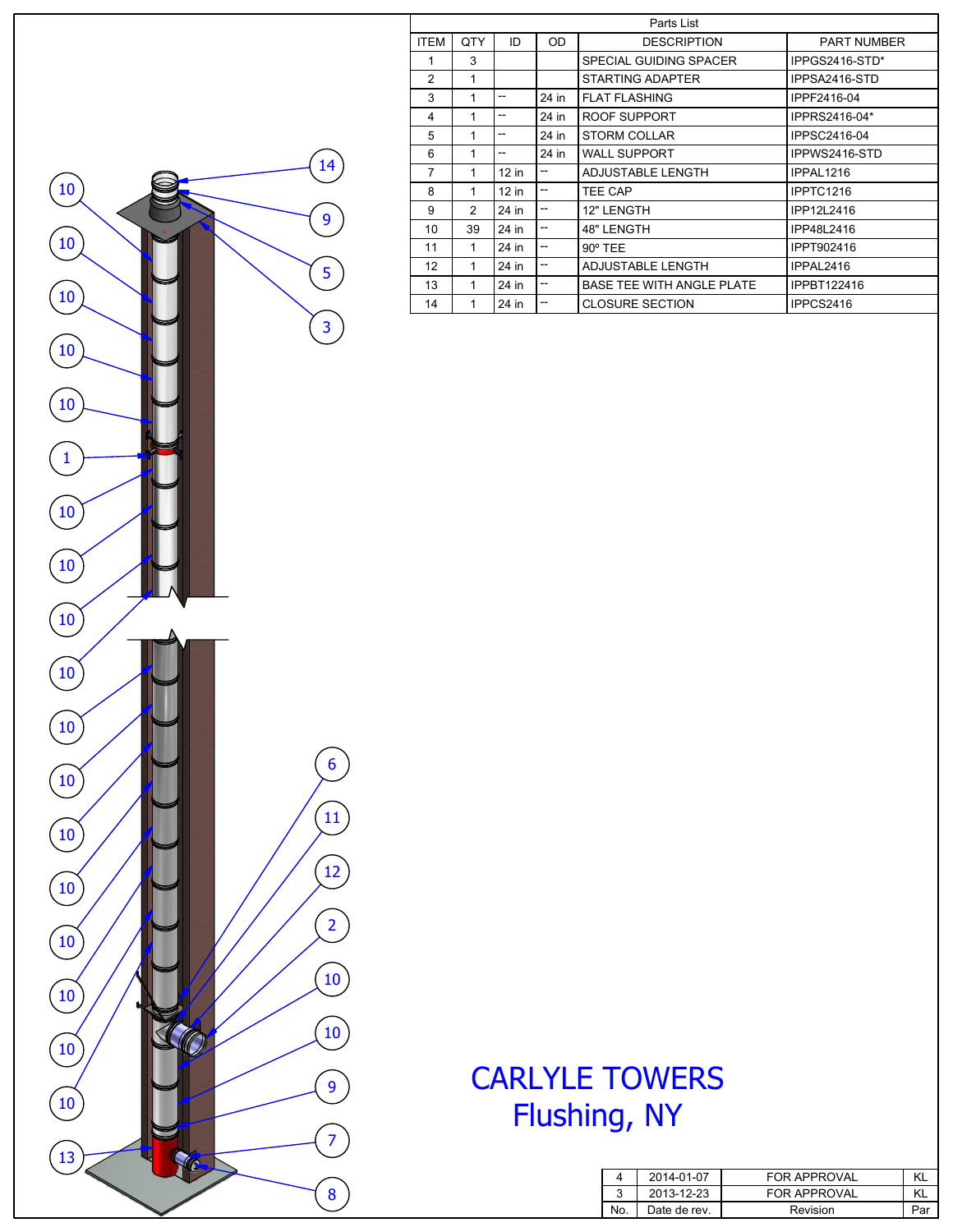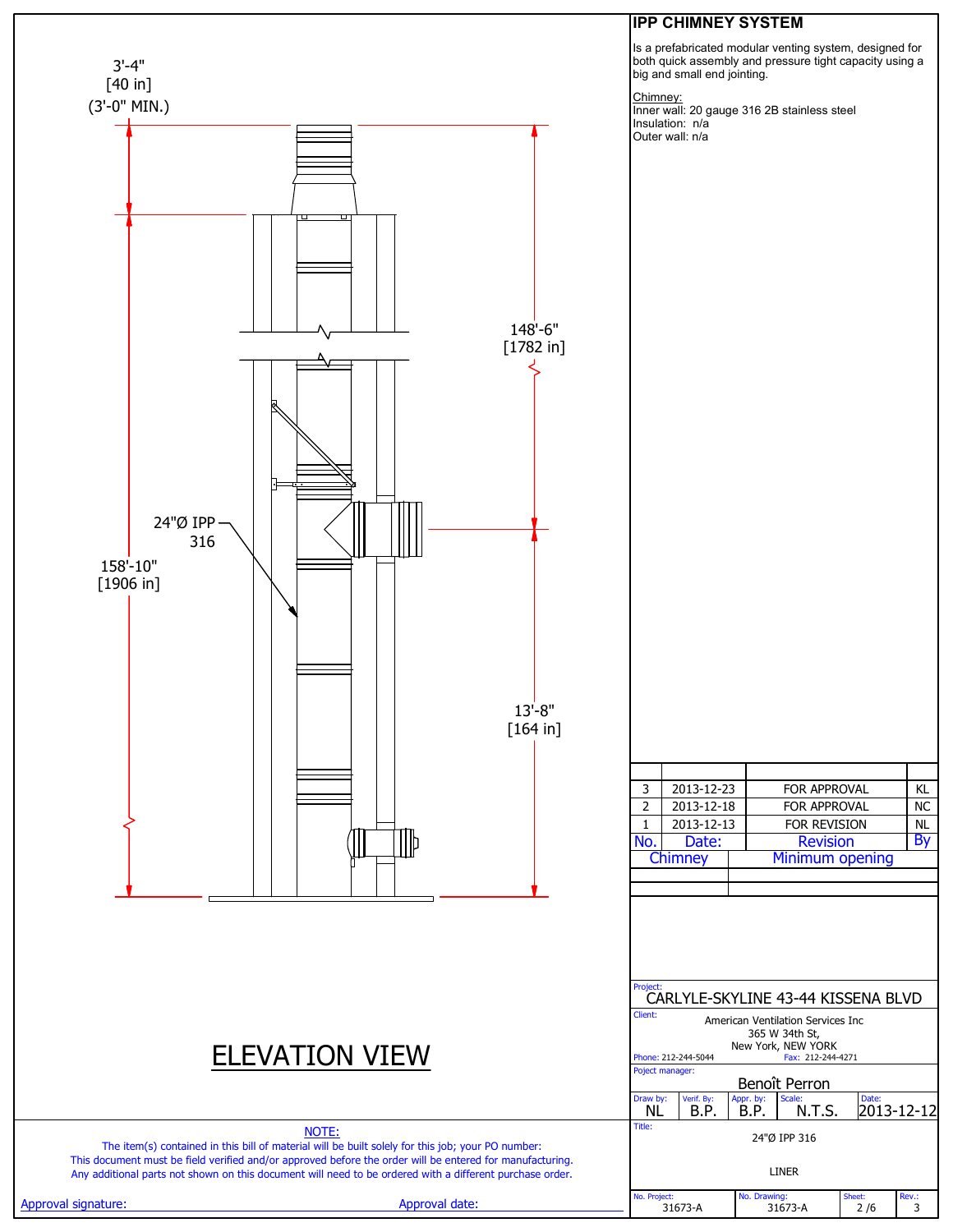|                               |                       |                |                               | $8 in -$                             |                              |                 |
|-------------------------------|-----------------------|----------------|-------------------------------|--------------------------------------|------------------------------|-----------------|
|                               | <b>ISOMETRIC VIEW</b> |                |                               |                                      |                              |                 |
|                               |                       | Ø24 in<br>FEM. |                               |                                      | Ø24 in<br>EXPAND 1/8"        |                 |
|                               |                       |                |                               | 24"Ø SA DETAIL                       |                              |                 |
| Connect to:                   | <b>EXISTING</b>       |                |                               |                                      |                              |                 |
|                               | HORIZONTAL            |                |                               |                                      |                              | Sheet: 3/6      |
| Orientation:<br>Qty:<br>Type: | $\mathbf{1}$          |                |                               |                                      |                              |                 |
|                               | IPP                   |                | $\overline{3}$                | 2013-12-23                           | FOR APPROVAL                 | $\frac{KL}{NC}$ |
| Material:                     | 316                   |                | $\overline{2}$<br>$\mathbf 1$ | $2013 - 12 - 18$<br>$2013 - 12 - 13$ | FOR APPROVAL<br>FOR REVISION | NL              |
| Gauge:                        | $20 \text{ GA}$       |                | No.                           | Date:                                | Revision                     | By              |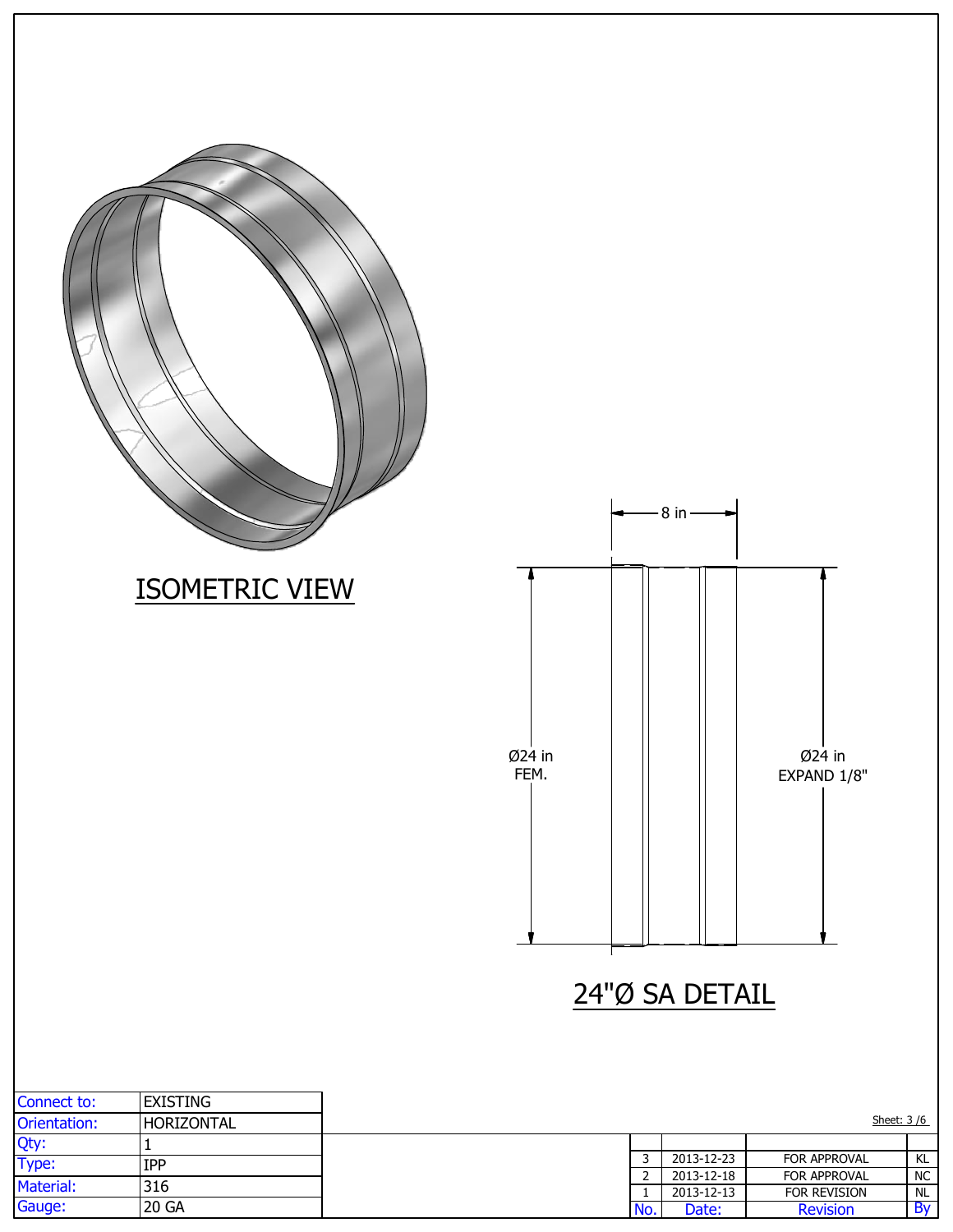



## BASE TEE DETAIL

|           |       |     |            | Sheet: 4/6          |           |
|-----------|-------|-----|------------|---------------------|-----------|
| Qty:      |       |     |            |                     |           |
| Type:     | IPP   |     | 2013-12-23 | FOR APPROVAL        | KL        |
|           |       | -   | 2013-12-18 | FOR APPROVAL        | <b>NC</b> |
| Material: | 316   |     | 2013-12-13 | <b>FOR REVISION</b> | <b>NL</b> |
| Gauge:    | 20 GA | No. | Date:      | <b>Revision</b>     | . Bv      |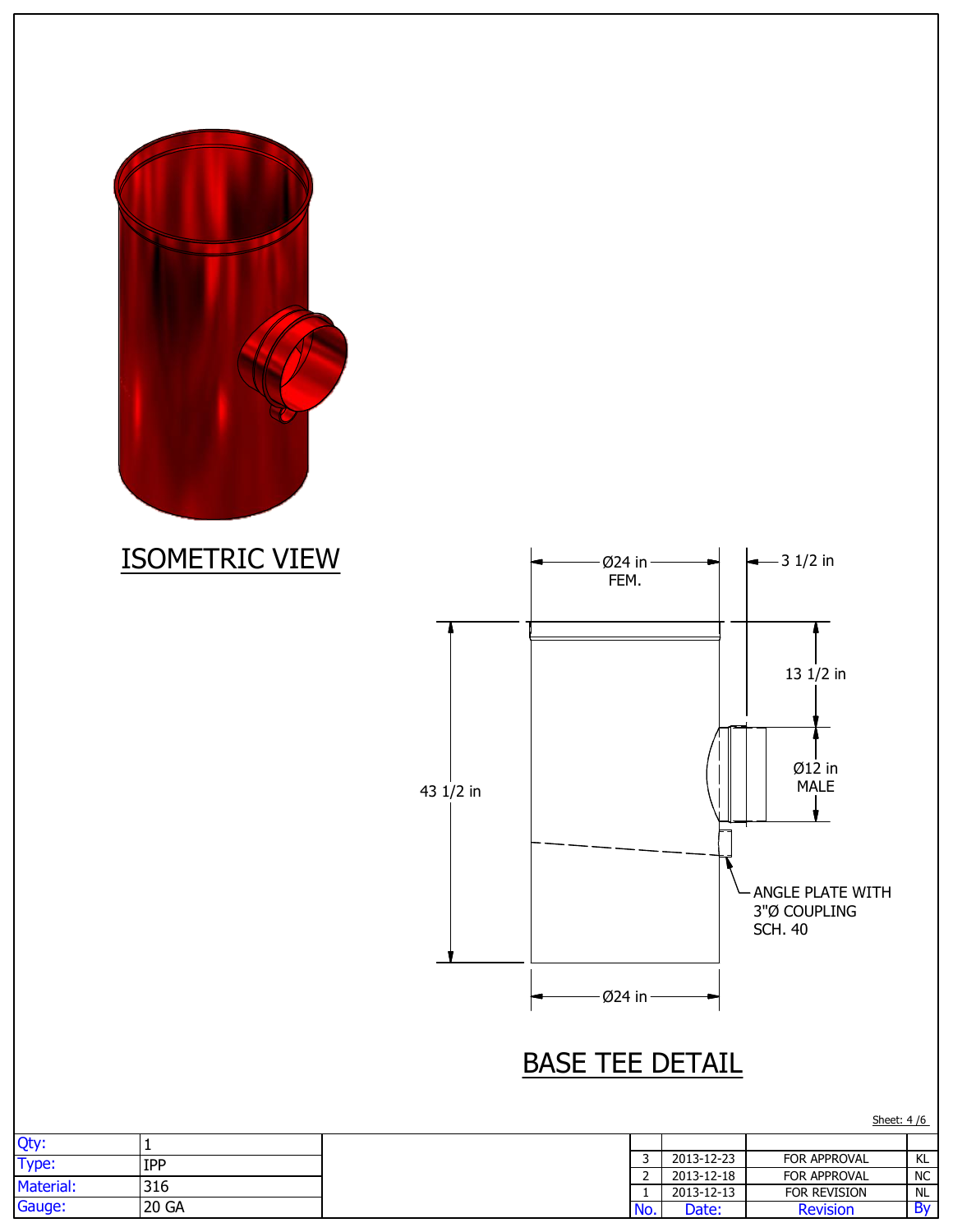

|                                |                                                        | FOR APPROVAL        |
|--------------------------------|--------------------------------------------------------|---------------------|
|                                |                                                        | FOR APPROVAL        |
|                                |                                                        | <b>FOR REVISION</b> |
|                                |                                                        |                     |
| <b>IPP</b><br>316-STD<br>24 GA | 2013-12-23<br>2013-12-18<br>2013-12-13<br>Date:<br>NO. | <b>Revision</b>     |